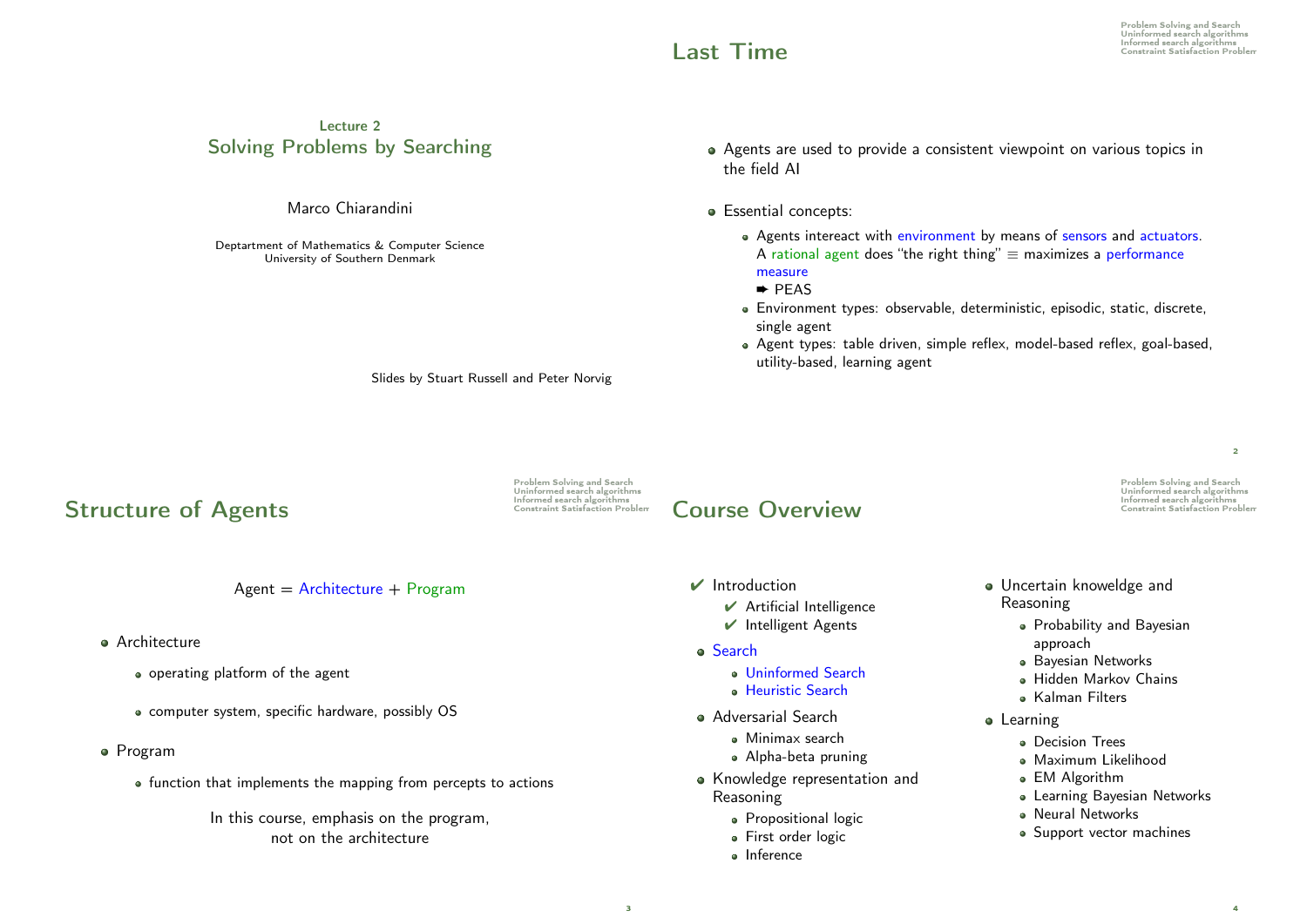Problem Solving and Search Uninformed search algorithms Informed search algorithms Outline Constraint Satisfaction Problem



Problem Solving and Search Uninformed search algorithms

- 1. Problem Solving and Search
- 2. Uninformed search algorithms
- 3. Informed search algorithms Local search algorithms
- 4. Constraint Satisfaction Problem

#### 1. Problem Solving and Search

- 
- Local search algorithms
- 4. Constraint Satisfaction Problem

Problem Solving and Search Uninformed search algorithms Informed search algorithms Objectives Constraint Satisfaction Problem

5



Problem Solving and Search Uninformed search algorithms  $\mathsf{Search}^\text{Informed search algorithms}$ 

6

8

# Formulate appropriate problems in optimization and planning (sequence

- of actions to achive a goal) as search tasks: initial state, operators, goal test, path cost
- Know the fundamental search strategies and algorithms
	- uninformed search breadth-first, depth-first, uniform-cost, iterative deepening, bidirectional
	- informed search best-first (greedy, A\*), heuristics, memory-bounded
- Evaluate the suitability of a search strategy for a problem
	- completeness, time & space complexity, optimality

#### Search:

process of looking for a (or the best) sequence of actions, that leads to a goal (specific state of the environment), starting from an initial state

- · Used in problem solving agent: aka planning
- Hypothesis on the environment
	- **o** Static
	- Discrete
	- **·** Deterministic
	- Fully observable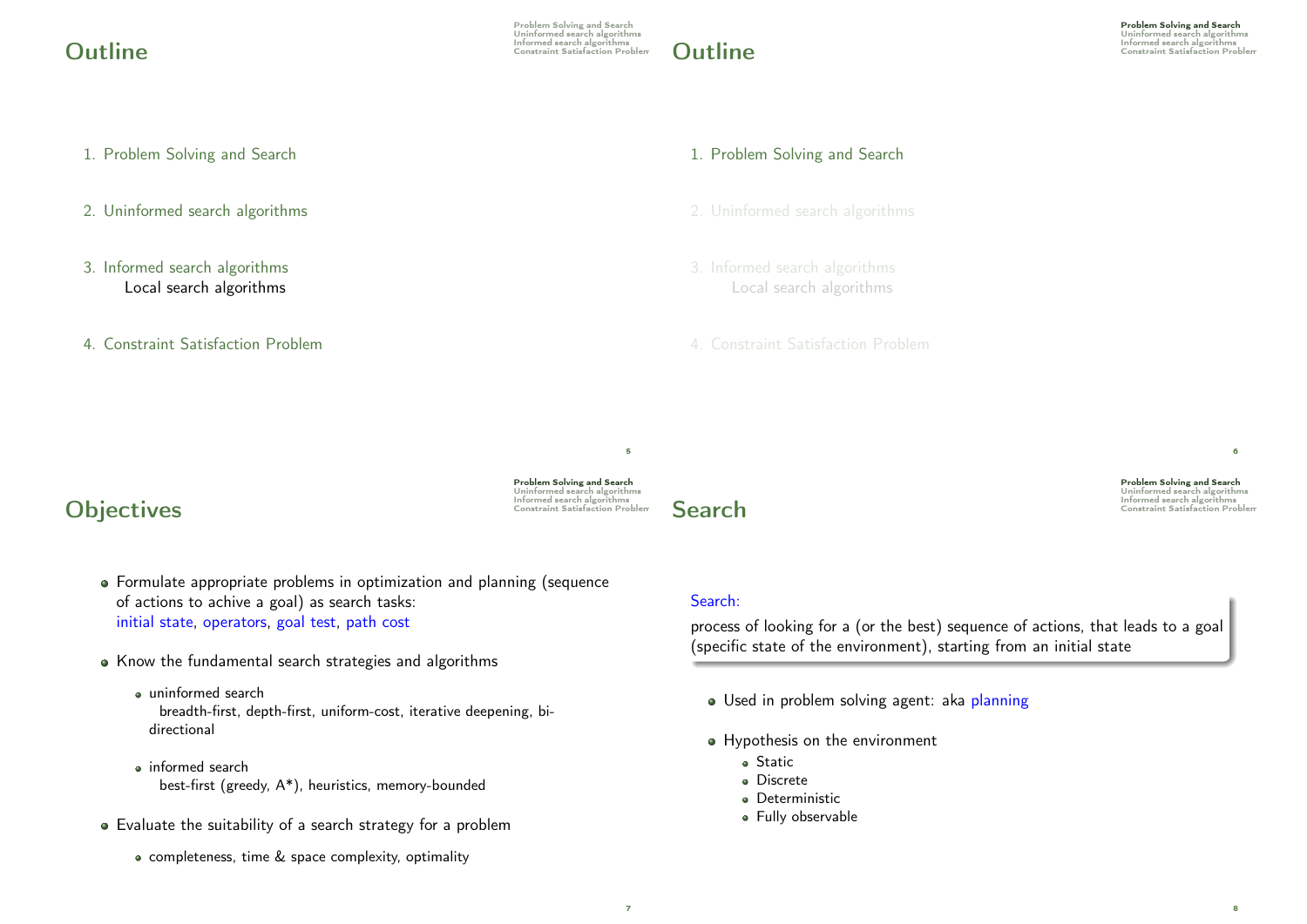# Informed search algorithms Example Problems Constraint Satisfaction Problem

Problem Solving and Search Uninformed search algorithms<br>Informed search algorithms

#### • Tov problems

- vacuum cleaner agent
- 8-puzzle
- 8-queens
- cryptarithmetic
- missionaries and cannibals
- Real-world problems
	- route finding
	- traveling salesperson
	- VLSI layout
	- robot navigation
	- assembly sequencing

# **8-Queens** Constraint Satisfaction Problem

Incremental formulation

### Complete-state formulation

- States arrangement of up to 8 queens on the board
- Operators add a queen to any square
- Goal test all queens on board no queen attacked
- Path cost irrelevant (all solutions equally valid)
- States arrangement of 8 queens on the board
- Operators move a queen to a different square
- Goal test no queen attacked
- Path cost irrelevant (all solutions equally valid)

# **Problem formulation**

Problem Solving and Search Uninformed search algorithms<br>Informed search algorithms

Abstraction of real states and actions A problem is defined by four items: states and initial state e.g., "at Arad" successor function  $S(x)$  = set of action–state pairs e.g.,  $S(Arad) = \{ \langle Arad \rightarrow Zerind, Zerind \rangle, \ldots \}$ goal test, can be explicit, e.g.,  $x =$  "at Bucharest" implicit, e.g.,  $NoDirt(x)$ 

path cost (additive)

e.g., sum of distances, number of actions executed, etc.  $c(x, a, y)$  is the step cost, assumed to be  $\geq 0$ 

#### State Space

Graph representation of states and successor function (operators), with the cost (if any)

A solution is a sequence of actions leading from the initial state to a goal state <sup>10</sup>

# Searching for Solutions **Informed Search algorithms**

Problem Solving and Search Uninformed search algorithms

- Traversal of some search space from the initial state to a goal state legal sequence of actions as defined by operators
- The search can be performed on
	- A graph representing the state space Graph-Search algorithm
	- Or on a search tree derived from expanding the current state using the possible operators Tree-Search algorithm

 $\alpha$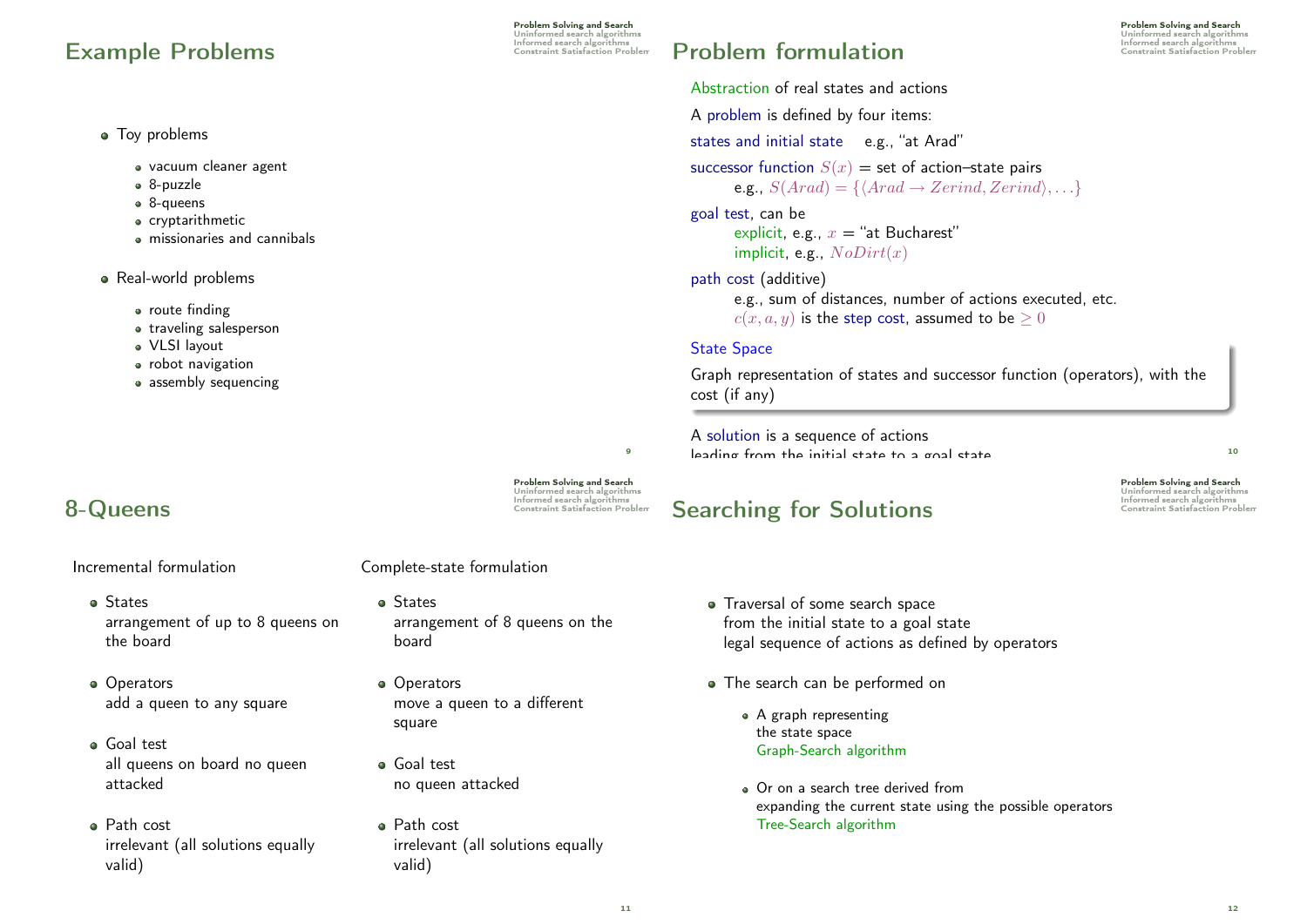# Informed search algorithms Tree search algorithms Constraint Satisfaction Problem

**Dobreta**

Problem Solving and Search Uninformed search algorithms<br>Informed search algorithms

# Implementation: states vs. nodes

Problem Solving and Search Uninformed search algorithms Informed search algorithms

Basic idea:

offline, simulated exploration of state space

by generating successors of already-explored states

(a.k.a. expanding states)

function Tree-Search( problem, strategy) returns a solution, or failure initialize the search tree using the initial state of *problem* loop do

if there are no candidates for expansion then return failure choose a leaf node for expansion according to strategy

if the node contains a goal state then return the corresponding solution

else expand the node and add the resulting nodes to the search tree end

**Giurgiu**

 $90$ 

**Craiova**

A state is a (representation of) a physical configuration A node is a data structure constituting part of a search tree includes parent, children, depth, path cost  $q(x)$ States do not have parents, children, depth, or path cost!



The  $\mathsf{Expand}$  function creates new nodes, filling in the various fields and using the SuccessorFn of the problem to create the corresponding states.



**Eforie**

Ò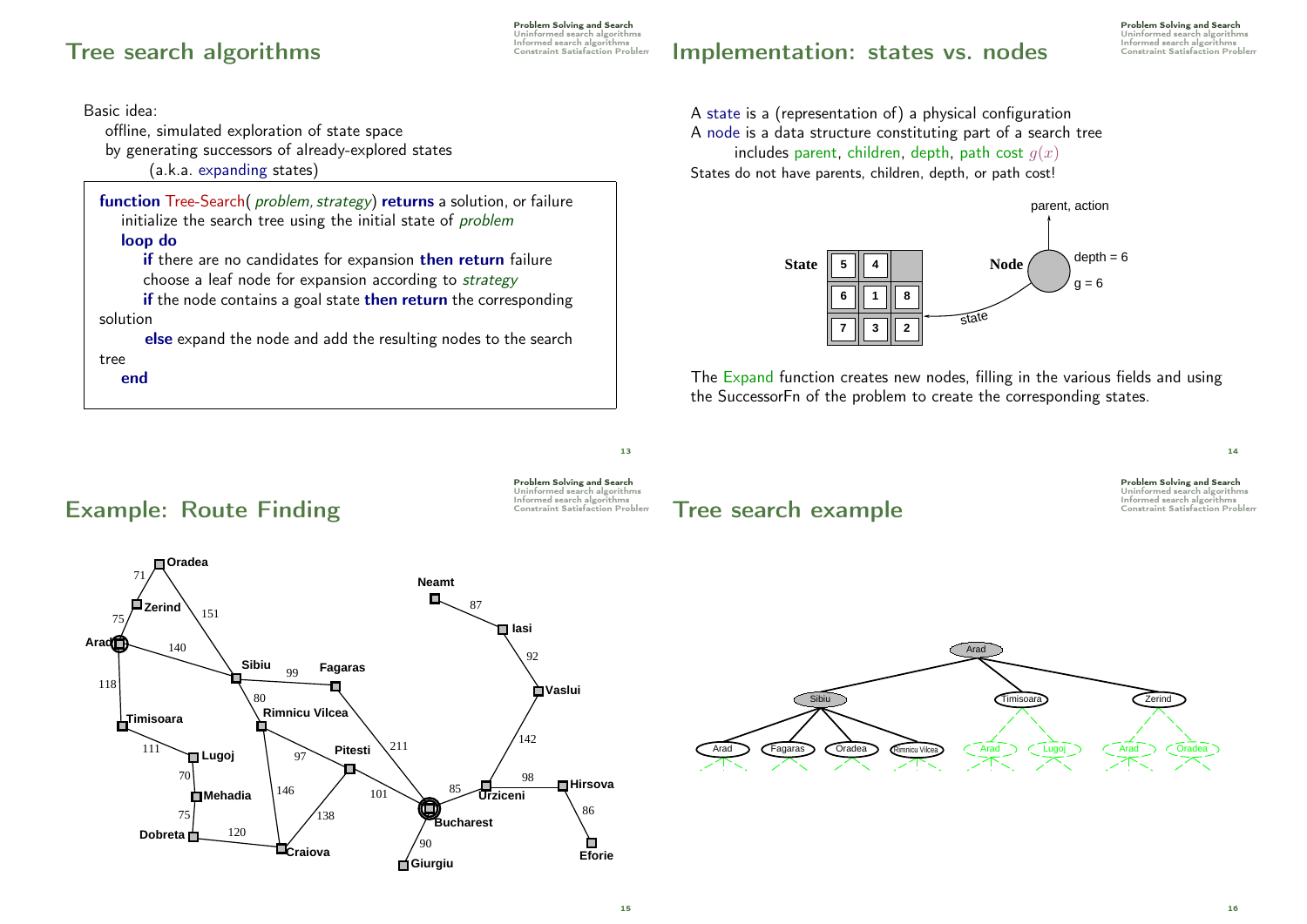# Implementation: general tree search

Problem Solving and Search Uninformed search algorithms Informed search algorithms

function Tree-Search( problem, fringe) returns a solution, or failure  $fringe \leftarrow Insert(Make-Node(Initial-State[problem]), fringe)$ loop do if fringe is empty then return failure  $node \leftarrow$  Remove-Front(*fringe*) if Goal-Test(problem, State(node)) then return node  $fringe \leftarrow$  InsertAll(Expand(node, problem), fringe) function Expand( node, problem) returns a set of nodes

 $successors \leftarrow$  the empty set for each *action*, result in Successor-Fn(problem, State[node]) do  $s \leftarrow$  a new Node Parent-Node[s]  $\leftarrow$  node; Action[s]  $\leftarrow$  action; State[s]  $\leftarrow$  result  $Path-Cost[s] \leftarrow Path-Cost[node] + Step-Cost(State[node],$ action, result)  $Depth[s] \leftarrow Depth[node] + 1$ add s to successors return successors

Problem Solving and Search Uninformed search algorithms Informed search algorithms Outline Constraint Satisfaction Problem

17

Informed search algorithms Search strategies Constraint Satisfaction Problem

A strategy is defined by picking the order of node expansion

function Tree-Search( problem, fringe) returns a solution, or failure  $fringe \leftarrow \text{Insert}(\text{Make-Node}(\text{Initial-State}(\text{problem})), fringe)$ loop do if fringe is empty then return failure  $node \leftarrow$  **Remove-Front**(fringe) if Goal-Test(problem, State(node)) then return node  $fringe \leftarrow$  InsertAll(Expand(node, problem), fringe)

Strategies are evaluated along the following dimensions: completeness—does it always find a solution if one exists? time complexity—number of nodes generated/expanded space complexity—maximum number of nodes in memory optimality—does it always find a least-cost solution?

Time and space complexity are measured in terms of  $b$ —maximum branching factor of the search tree  $d$ —depth of the least-cost solution m—maximum depth of the state space (may be  $\infty$ )

Problem Solving and Search Uninformed search algorithms Uninformed search strategies Constraint Satisfaction Problem

18

1. Problem Solving and Search

### 2. Uninformed search algorithms

Local search algorithms

4. Constraint Satisfaction Problem

Uninformed strategies use only the information available in the problem definition Breadth-first search Uniform-cost search Depth-first search Depth-limited search Iterative deepening search Bidirectional Search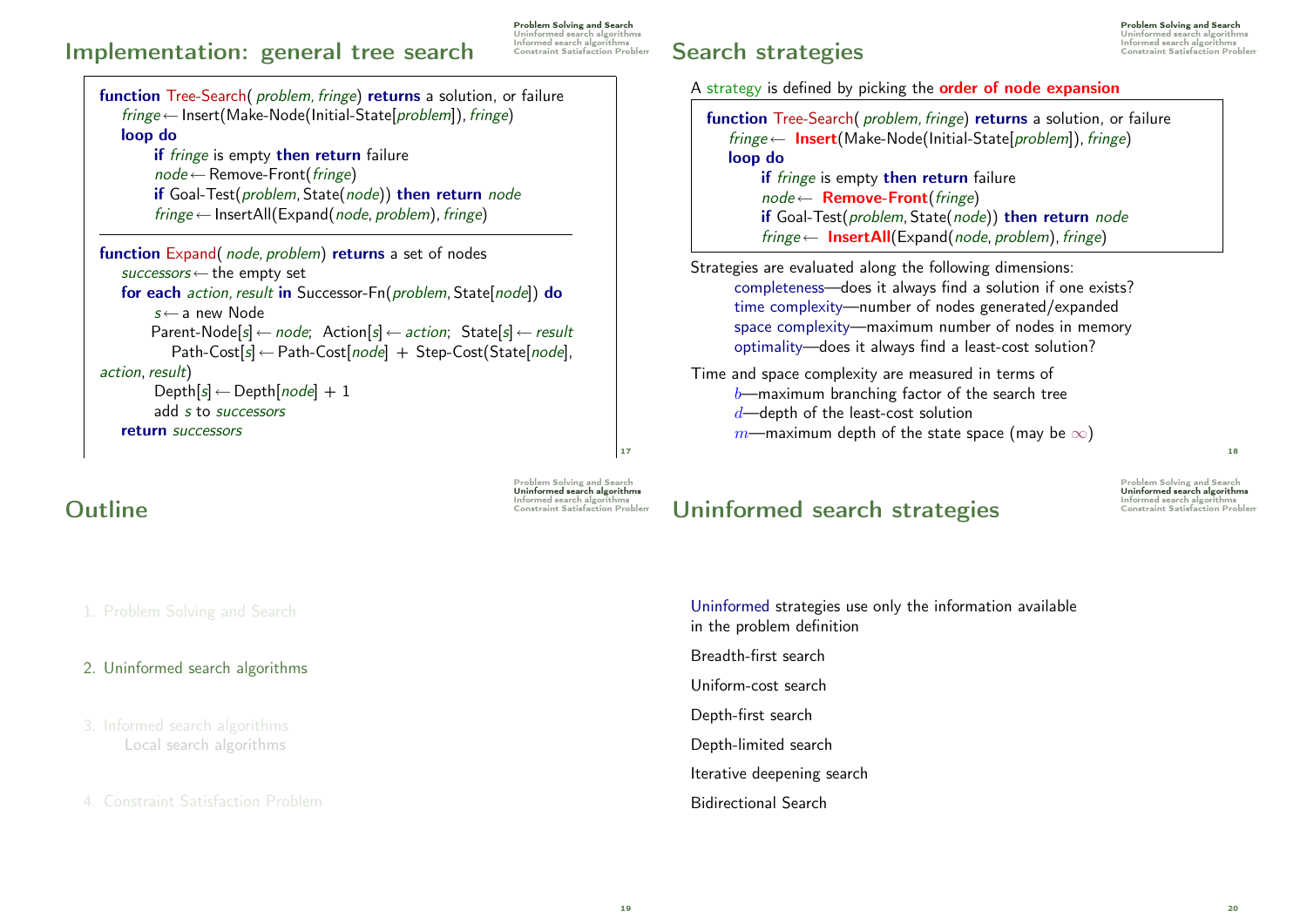# Informed search algorithms Breadth-first search Constraint Satisfaction Problem

Problem Solving and Search Uninformed search algorithms

# Breadth-first search

Problem Solving and Search Uninformed search algorithms<br>Informed search algorithms<br>Constraint Satisfaction Problem

Expand shallowest unexpanded node

Implementation:

fringe is a FIFO queue, i.e., new successors go at end



Expand shallowest unexpanded node Implementation:

fringe is a FIFO queue, i.e., new successors go at end



Informed search algorithms Breadth-first search Constraint Satisfaction Problem



21

# Breadth-first search

Problem Solving and Search Uninformed search algorithms<br>Informed search algorithms<br>Constraint Satisfaction Problem

22

Expand shallowest unexpanded node Implementation:

fringe is a FIFO queue, i.e., new successors go at end



Expand shallowest unexpanded node Implementation: fringe is a FIFO queue, i.e., new successors go at end

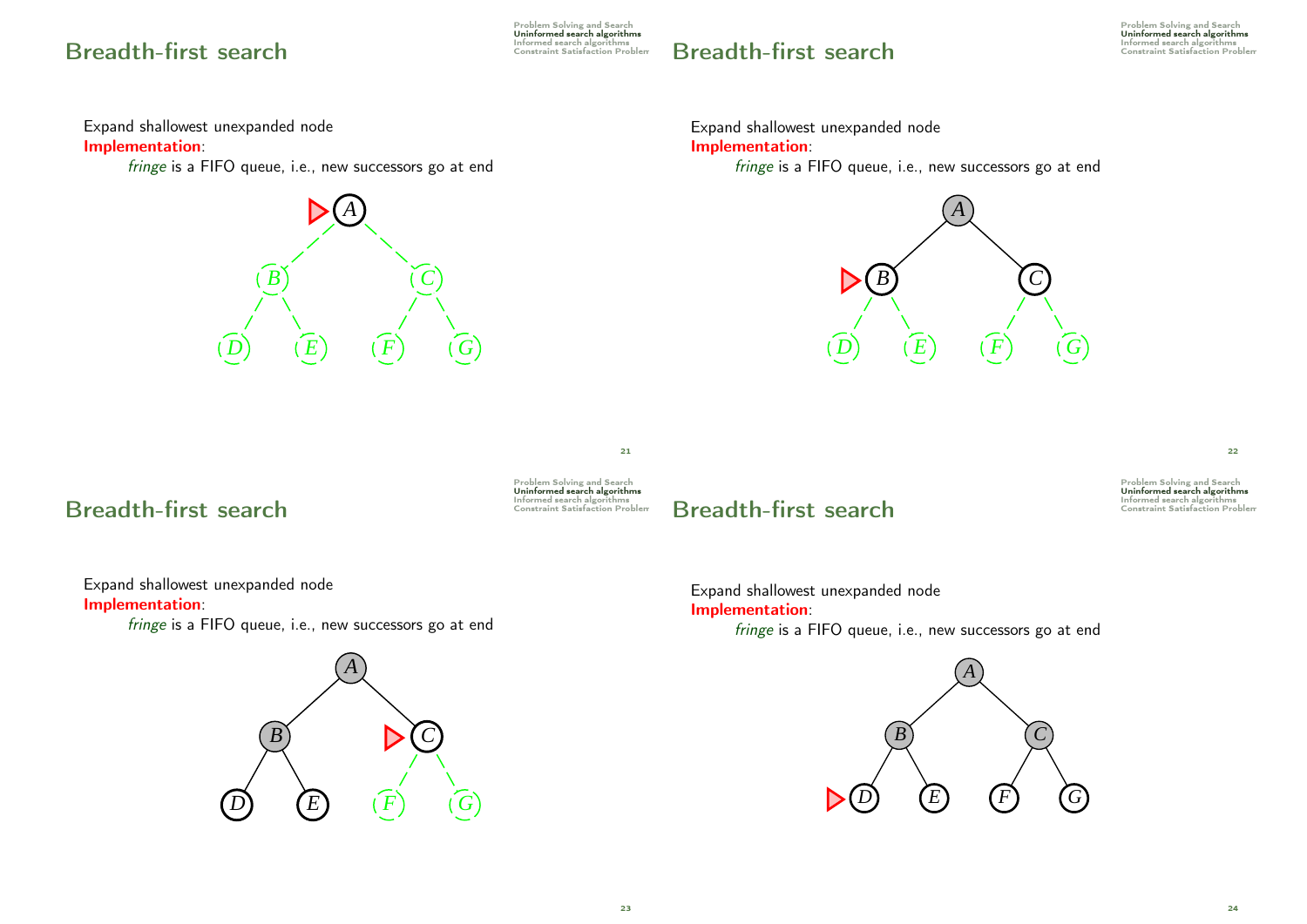# Properties of breadth-first search

Problem Solving and Search Uninformed search algorithms<br>Informed search algorithms<br>Constraint Satisfaction Problem

Informed search algorithms Uniform-cost search Constraint Satisfaction Problem

Problem Solving and Search Uninformed search algorithms<br>Informed search algorithms

Complete?? Yes (if  $b$  is finite)  $\overline{\text{Time}}$ ??  $1 + b + b^2 + b^3 + \ldots + b^d + b(b^d - 1) = O(b^{d+1})$ , i.e., exp. in d Space??  $O(b^{d+1})$  (keeps every node in memory)  $\overline{\text{Optimal}}$ ? Yes (if cost = 1 per step); not optimal in general **Space** is the big problem; can easily generate nodes at 100MB/sec so  $24$ hrs  $= 8640$ GB.

Expand least-cost unexpanded node Implementation:

 $f \circ f \circ f = g \circ f$  ordered by path cost, lowest first Equivalent to breadth-first if step costs all equal Complete?? Yes, if step cost  $\geq \epsilon$  $\overline{\text{Time}}??\text{ }\#$  of nodes with  $g\leq\text{ cost of optimal solution, }O(b^{\lceil C^*/\epsilon \rceil})$ where  $C^{\ast}$  is the cost of the optimal solution Space?? # of nodes with  $g\leq\,$  cost of optimal solution,  $\mathit{O}(b^{\lceil C^*/\epsilon \rceil})$  $\overline{\text{Optimal}??}$  Yes—nodes expanded in increasing order of  $g(n)$ 

# Informed search algorithms Depth-first search Constraint Satisfaction Problem



25

# Properties of depth-first search Constraint Satisfaction Problem

Problem Solving and Search Uninformed search algorithms

 $26$ 

Expand deepest unexpanded node Implementation:



*A B C C*  $F$  $G$ *H I J K L M N O* Complete?? No: fails in infinite-depth spaces, spaces with loops Modify to avoid repeated states along path  $\Rightarrow$  complete in finite spaces Time??  $O(b^m)$ : terrible if m is much larger than d but if solutions are dense, may be much faster than breadth-first Space??  $O(bm)$ , i.e., linear space! Optimal?? No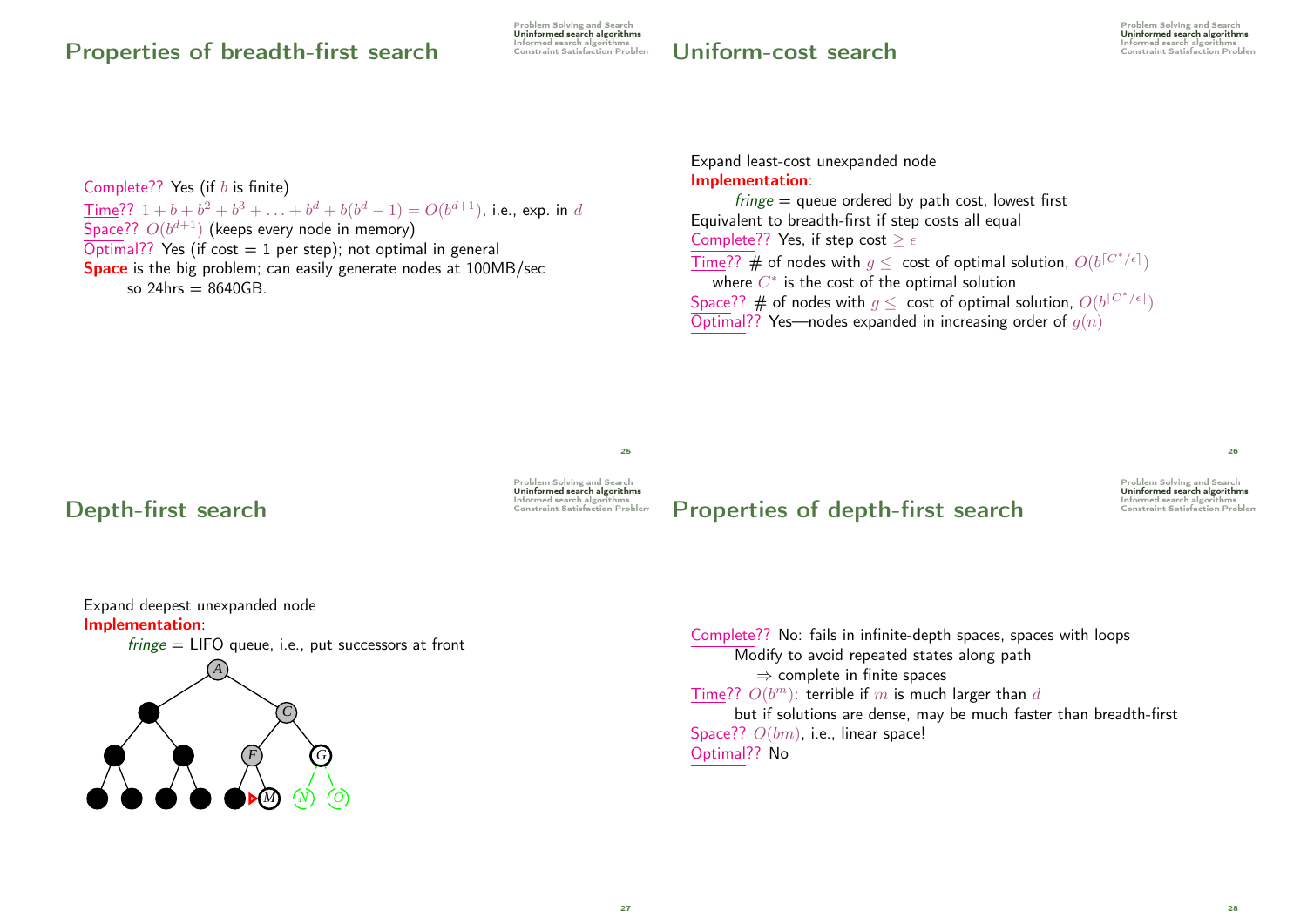# Depth-limited search

Iterative deepening search

 $=$  depth-first search with depth limit l. i.e., nodes at depth  $l$  have no successors Recursive implementation: function Depth-Limited-Search( problem, limit) returns soln/fail/ cutoff Recursive-DLS(Make-Node(Initial-State[problem]), problem, limit) function Recursive-DLS(node, problem, limit) returns soln/fail/cutoff  $cutoff\text{-}occurred? \leftarrow false$ if Goal-Test(problem, State[node]) then return node else if  $Depth[node] = limit$  then return cutoff else for each successor in Expand(node, problem) do  $result \leftarrow Recursively-DLS(successor, problem, limit)$ if result = cutoff then cutoff-occurred? $\leftarrow$  true else if result  $\neq$  failure then return result if cutoff-occurred? then return cutoff else return failure

function Iterative-Deepening-Search( problem) returns a solution inputs: *problem*, a problem for  $depth \leftarrow 0$  to  $\infty$  do result ←Depth-Limited-Search( problem, depth) if result  $\neq$  cutoff then return result end

## Iterative deepening search  $l = 0$



 $299$ 

# Properties of iterative deepening searchConstraint Satisfaction Pr

 $Limit = 3$ *A*  $(C)$ *D E F G* **H**  $\bullet$  **D**  $\bullet$  **D**  $\bullet$  **D** $(M)$   $(N)$ *A*  $(C)$ **d**  $(F)$   $(G)$ *H A I I <i><i>M (M) (N) (O) A*  $(C)$ **D**  $\bullet$  *E*  $\bullet$  *E*  $\circ$  *G H H* **I** *D (L) (M) (N) (O) A* **B B C D**  $(F)$   $(G)$ *H H* **I** *D (L) (M) (N) (O) A B C C C*  $(E)$   $\langle F \rangle$   $\langle G \rangle$ *H* **I** *H*  $(K)$   $(L)$   $(M)$   $(N)$ *A B C C* **d**  $(E)$   $(F)$   $(G)$ *H (I) (K) (L) (M) (N) (O) A B C C* **D**  $(E)$   $(F)$   $(G)$ *H* **I**  $\binom{J}{K}$   $\binom{K}{L}$   $\binom{M}{M}$   $\binom{N}{N}$   $\binom{O}{M}$ *A B C C D E E F G H I I (J) (K) (L) (M) (N) (O) A B C C D*)  $(E)$   $\langle F \rangle$   $\langle G \rangle$ *H*)  $\langle I \rangle$   $\langle J \rangle$   $\langle K \rangle$   $\langle L \rangle$   $\langle M \rangle$   $\langle N \rangle$   $\langle O \rangle$   $\blacktriangleright$   $\blacktriangleright$   $\langle H \rangle$   $\langle I \rangle$   $\langle K \rangle$   $\langle L \rangle$   $\langle M \rangle$   $\langle N \rangle$ *A B C C D E E F G A B C C D E E F G H I J K L M N O A B C C D E E F G H I J K L M N O*

Complete?? Yes <u>Time</u>??  $(d+1)b^0 + db^1 + (d-1)b^2 + \ldots + b^d = O(b^d)$ Space??  $O(bd)$  $\overline{\text{Optimal}}$ ? Yes, if step cost = 1 Can be modified to explore uniform-cost tree

Numerical comparison for  $b = 10$  and  $d = 5$ , solution at far right leaf:

 $N($ IDS) =  $50 + 400 + 3,000 + 20,000 + 100,000 = 123,450$  $N(BFS) = 10 + 100 + 1,000 + 10,000 + 100,000 + 999,990 = 1,111,100$ 

IDS does better because other nodes at depth  $d$  are not expanded BFS can be modified to apply goal test when a node is **generated**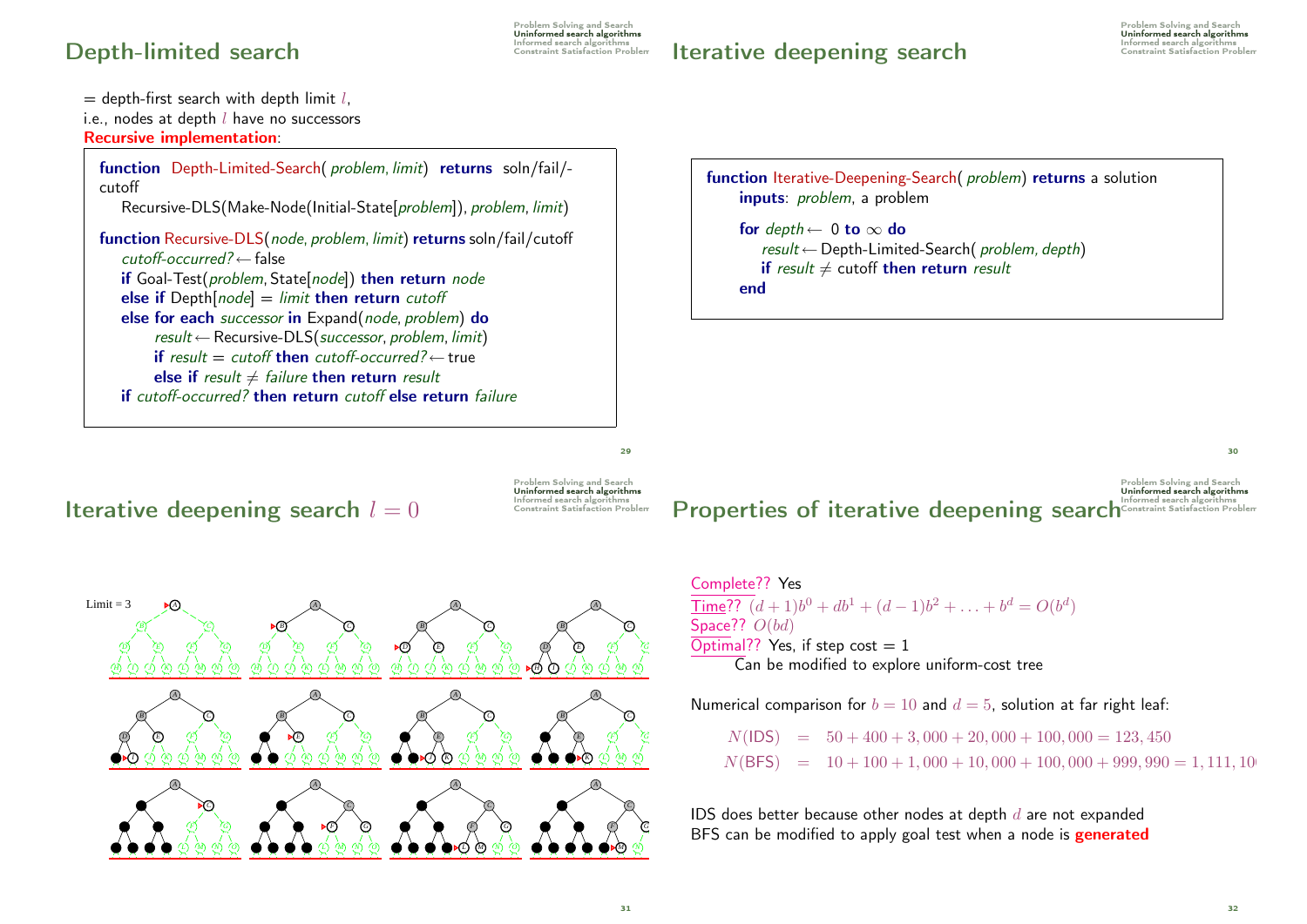# Repeated states

| Criterion | Breadth-  | Uniform-          | Depth-  | Depth-          | Iterative |
|-----------|-----------|-------------------|---------|-----------------|-----------|
|           | First     | Cost              | First   | Limited         | Deepening |
| Complete? | $Yes^*$   | $Yes*$            | No      | Yes, if $l > d$ | Yes       |
| Time      | $h^{d+1}$ | $h[C^*/\epsilon]$ | $h^m$   |                 | $b^d$     |
| Space     | $h^{d+1}$ | $h[C^*/\epsilon]$ | $_{bm}$ | bl              | bd        |

Failure to detect repeated states can turn a linear problem into an exponential one!



 $\overline{34}$ 

Problem Solving and Search Uninformed search algorithms

# Informed search algorithms Graph search Constraint Satisfaction Problem

**Time** 

Space



Optimal? Yes<sup>∗</sup> Yes No No Yes<sup>∗</sup>

# Summary Constraint Satisfaction Problem

- Problem formulation usually requires abstracting away real-world details to define a state space that can feasibly be explored
- Variety of uninformed search strategies
- Iterative deepening search uses only linear space and not much more time than other uninformed algorithms
- Graph search can be exponentially more efficient than tree search

33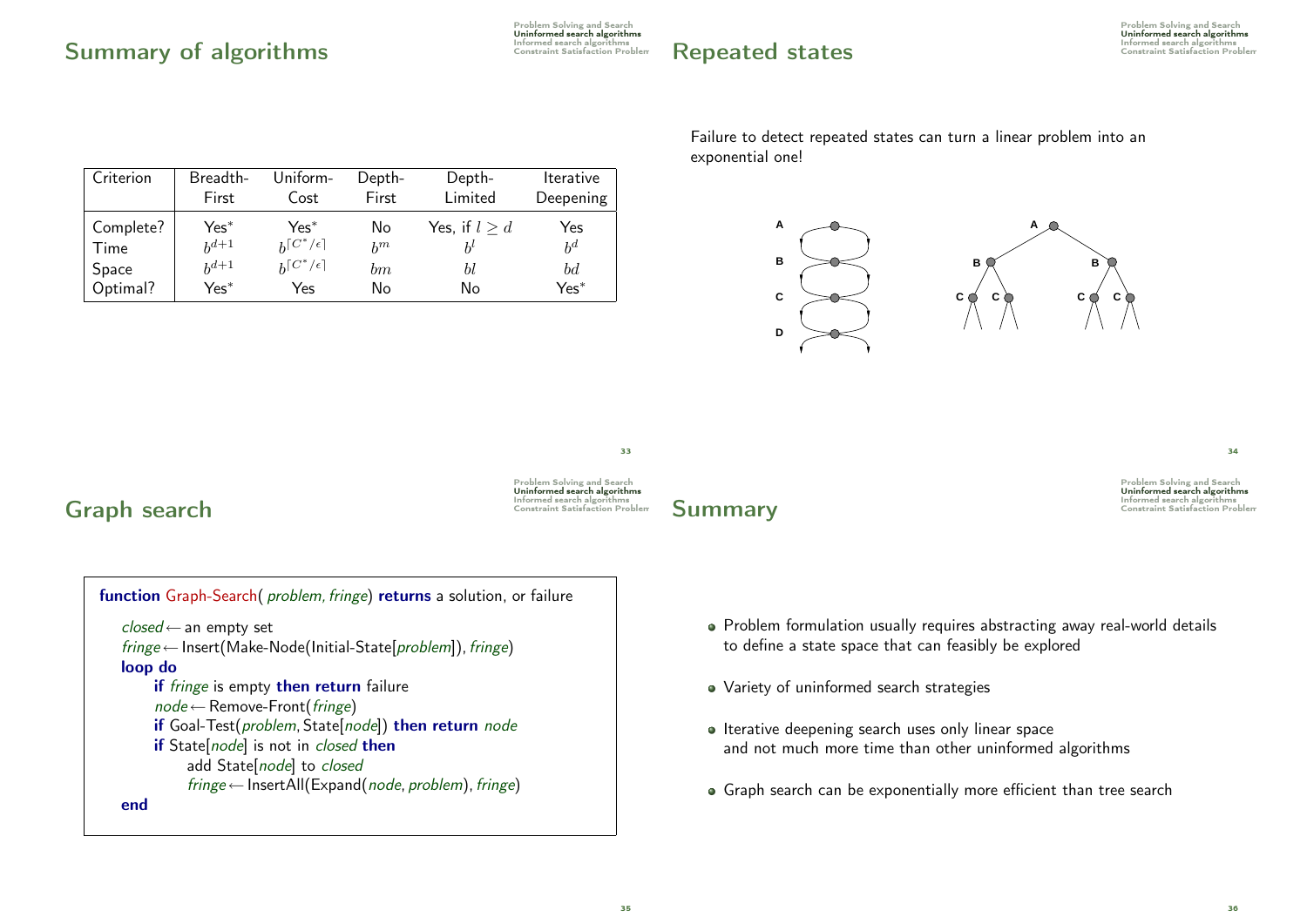Problem Solving and Search Uninformed search algorithms Informed search algorithms Outline Constraint Satisfaction Problem

**Review: Tree search Informed search algorithms** 

Problem Solving and Search Uninformed search algorithms<br>Informed search algorithms

1. Problem Solving and Search

- 3. Informed search algorithms Local search algorithms
- 4. Constraint Satisfaction Problem

function Tree-Search( problem, fringe) returns a solution, or failure  $fringe \leftarrow$  Insert(Make-Node(Initial-State[problem]), fringe) loop do if *fringe* is empty then return failure  $node \leftarrow$  Remove-Front(*fringe*) if Goal-Test[problem] applied to State(node) succeeds return node  $fringe \leftarrow$  InsertAll(Expand(node, problem), fringe)

A strategy is defined by picking the **order of node expansion** 

# Informed search strategy<br>
Informed search strategy<br>
Constraint Satisfaction Problem

Uninformed search algorithms Informed search algorithms

Problem Solving and Search

37

# Informed search algorithms Best-first search Constraint Satisfaction Problem

Problem Solving and Search Uninformed search algorithms

 $38$ 

Informed strategies use agent's background information about the problem map, costs of actions, approximation of solutions, ...

- **a** best-first search
	- greedy search
	- A ∗ search

**o** local search

- Hill-climbing
- Simulated annealing
- Genetic algorithms (briefly)
- Local search in continuous spaces (very briefly)

– estimate of "desirability" ⇒ Expand most desirable unexpanded node Implementation: fringe is a queue sorted in decreasing order of desirability Special cases: greedy search A ∗ search

Idea: use an evaluation function for each node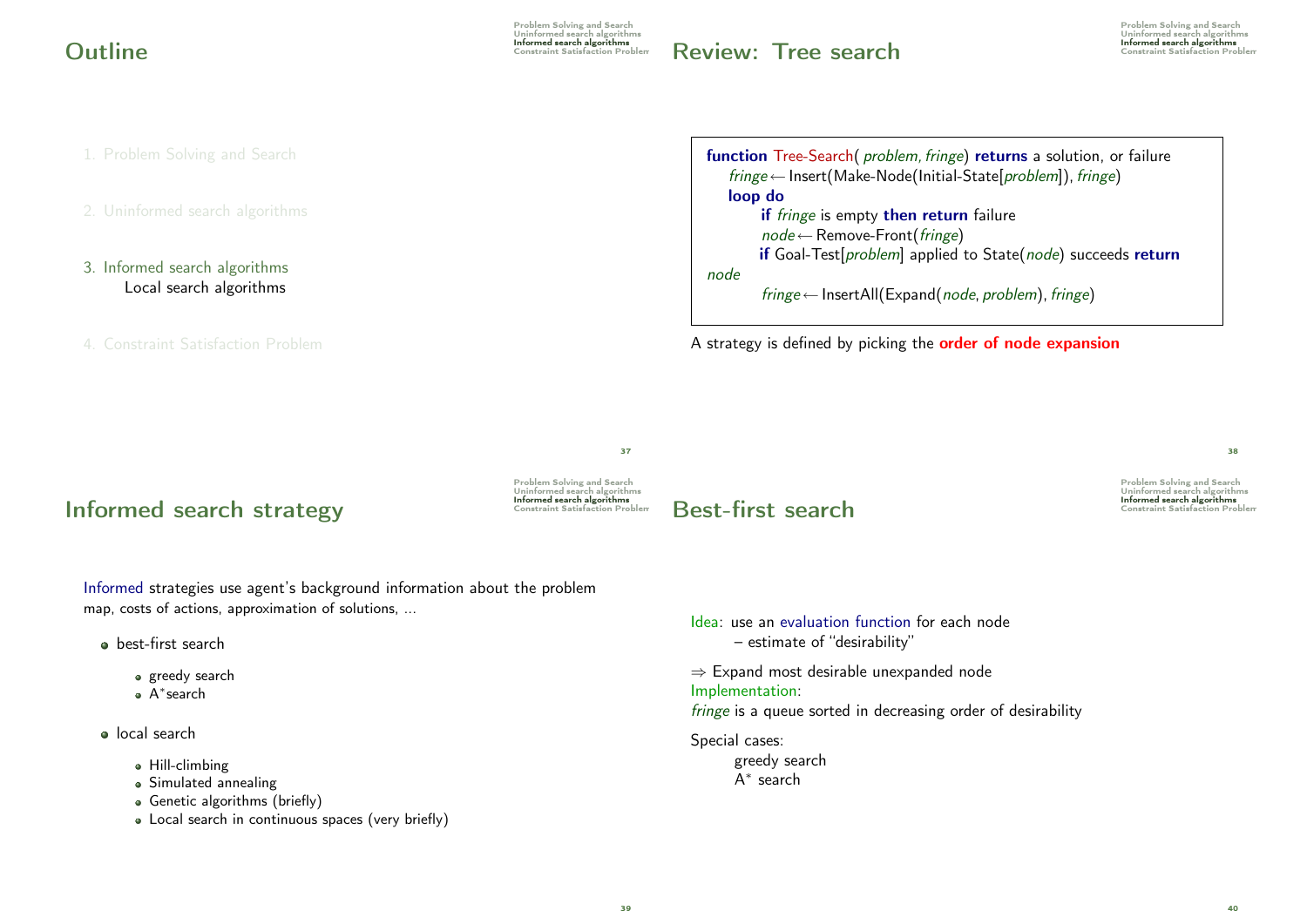# Romania with step costs in km Constraint Satisfaction Problem



Evaluation function  $h(n)$  (heuristic)

 $=$  estimate of cost from  $n$  to the closest goal

E.g.,  $h_{\text{SLD}}(n)$  = straight-line distance from n to Bucharest

Greedy search expands the node that **appears** to be closest to goal

41

Problem Solving and Search Uninformed search algorithms

Problem Solving and Search Uninformed search algorithms

# Greedy search example **Greedy search** example



Properties of greedy search Constraint Satisfaction Problem

Problem Solving and Search Uninformed search algorithms

42

Complete?? No-can get stuck in loops, e.g., from lasi to Fargas Complete in finite space with repeated-state checking  $\overline{\text{Time}}$ ??  $O(b^m)$ , but a good heuristic can give dramatic improvement  $\text{Iasi} \rightarrow \text{Neamt} \rightarrow \text{Iasi} \rightarrow \text{Neamt} \rightarrow$ Space??  $O(b^m)$ —keeps all nodes in memory Optimal?? No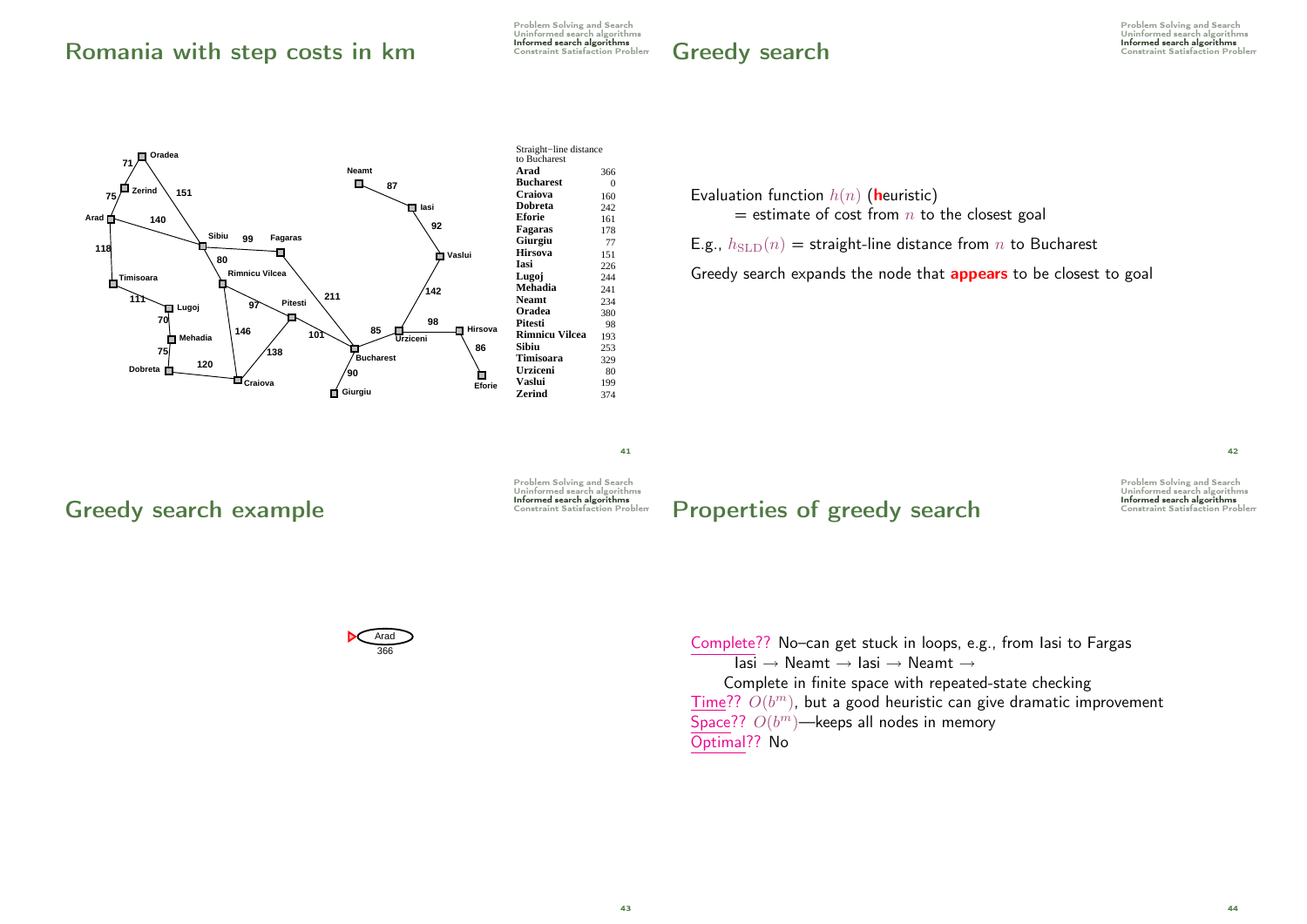Problem Solving and Search Uninformed search algorithms<br>Informed search algorithms  $A^*$  Search  $\overline{A}^*$  Search algorithms at  $\overline{A}^*$  Search algorithms of  $\overline{A}^*$  Search algorithms set is  $\overline{A}$ 

 $A^*$  search example  $\overline{A^*}$  search algorithms



 $45$ 

# $\mathbf{Optimality}$  of  $\mathsf{A}^*$  (standard proof)  $\mathsf{I}^*$   $\mathsf{I}^*$   $\mathsf{I}^*$   $\mathsf{I}^*$   $\mathsf{I}^*$   $\mathsf{I}^*$   $\mathsf{I}^*$   $\mathsf{I}^*$   $\mathsf{I}^*$   $\mathsf{I}^*$   $\mathsf{I}^*$   $\mathsf{I}^*$   $\mathsf{I}^*$   $\mathsf{I}^*$   $\mathsf{I}^*$   $\mathsf{I}^*$   $\math$

Problem Solving and Search Uninformed search algorithms

Suppose some suboptimal goal  $G_2$  has been generated and is in the queue. Let *n* be an unexpanded node on a shortest path to an optimal goal  $G_1$ .



 $f(G_2) = g(G_2)$  since  $h(G_2) = 0$  $> g(G_1)$  since  $G_2$  is suboptimal  $\geq f(n)$  since h is admissible

Since  $f(G_2) > f(n)$ , A<sup>\*</sup> will never select  $G_2$  for expansion

# $\mathbf{Optimality}$  of  $\mathsf{A}^*$  (more useful)  $\sum_{\text{Constant Salification Prob}}^{\text{Information Stabian}$

Problem Solving and Search Uninformed search algorithm

46

Lemma:  $A^*$  expands nodes in order of increasing  $f$  value\* Gradually adds "f-contours" of nodes (cf. breadth-first adds layers) Contour i has all nodes with  $f = f_i$ , where  $f_i < f_{i+1}$ 

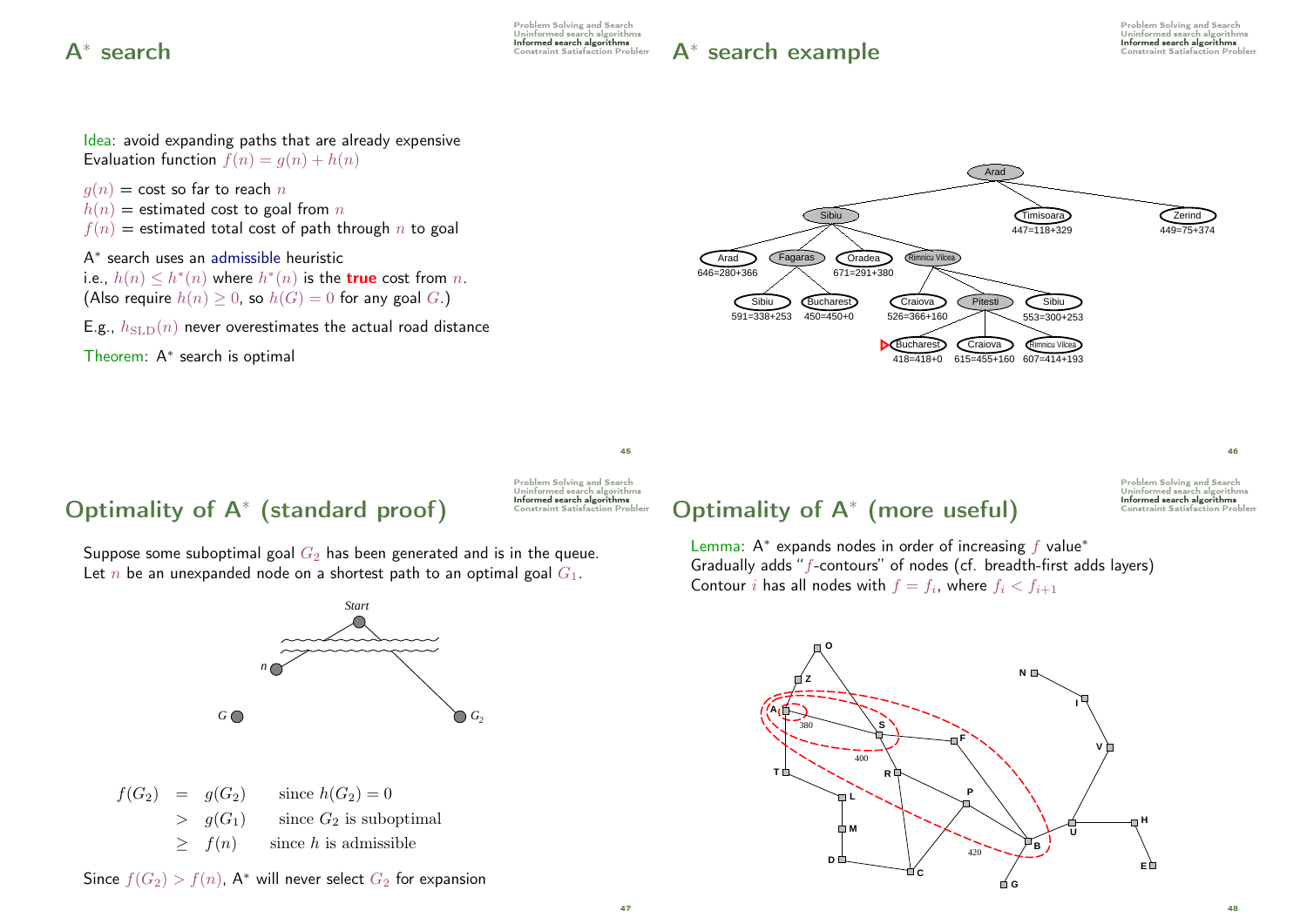# Astar vs. Depth search **Informed Search algorithms**

Problem Solving and Search Uninformed search algorithms

# $Properties of A<sup>*</sup>$  Constraint Satisfaction Problem

Problem Solving and Search Uninformed search algorithms<br> **Informed search algorithms** 



Complete?? Yes, unless there are infinitely many nodes with  $f \leq f(G)$  $\overline{\text{Time??}}$  Exponential in [relative error in  $h \times$  length of soln.] Space?? Keeps all nodes in memory Optimal?? Yes—cannot expand  $f_{i+1}$  until  $f_i$  is finished A $^*$  expands all nodes with  $f(n) < C^\ast$ A\* expands some nodes with  $f(n)=C^{\ast}$ 

A\* expands no nodes with  $f(n) > C^\ast$ 

Proof of lemma: Consistency Informed search algorithms

Problem Solving and Search Uninformed search algorithms

 $49$ 

# Admissible heuristics **Informed search algorithms**

E.g., for the 8-puzzle:

 $h_1(n)$  = number of misplaced tiles

 $h_2(n) =$  total Manhattan distance

(i.e., no. of squares from desired location of each tile)

|   | 2                  | 4 |   | $\mathbf{2}$      |
|---|--------------------|---|---|-------------------|
| 5 |                    | 6 | 4 | 5                 |
| 8 | 3                  |   |   | 8                 |
|   | <b>Start State</b> |   |   | <b>Goal State</b> |

|   | 2 | 3 |
|---|---|---|
| 4 | 5 | 6 |
|   | 8 |   |



A heuristic is consistent if

 $h(n) \le c(n, a, n') + h(n')$ 

If  $h$  is consistent, we have

$$
f(n') = g(n') + h(n')
$$
  
= g(n) + c(n, a, n') + h(n')  

$$
\geq g(n) + h(n)
$$
  
= f(n)

I.e.,  $f(n)$  is nondecreasing along any path.





50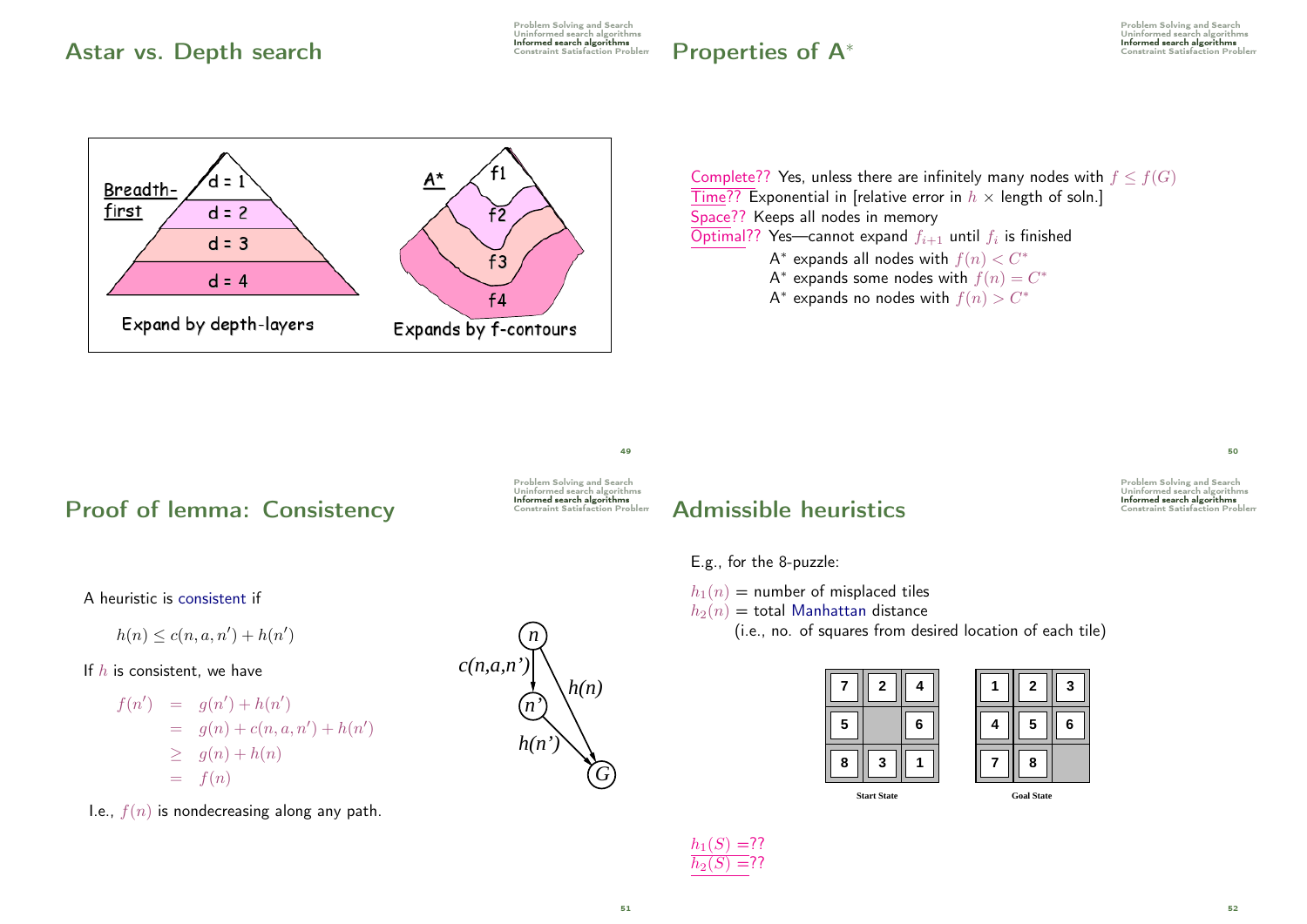# Admissible heuristics **Informed search algorithms**

E.g., for the 8-puzzle:

 $h_1(n)$  = number of misplaced tiles

 $h_2(n) =$  total Manhattan distance

(i.e., no. of squares from desired location of each tile)



 $h_1(S) = ??$  6  $h_2(S) = ?$ ? 4+0+3+3+1+0+2+1 = 14

## Problem Solving and Search Uninformed search algorithms

Problem Solving and Search Uninformed search algorithms **Dominance** Constraint Satisfaction Problem

If  $h_2(n) > h_1(n)$  for all n (both admissible) then  $h_2$  dominates  $h_1$  and is better for search

Typical search costs:

 $d = 14$  IDS = 3,473,941 nodes  $\mathsf{A}^*(h_1) = 539$  nodes  $\mathsf{A}^*(h_2)=113$  nodes  $d = 24$  IDS  $\approx$  54,000,000,000 nodes  $\mathsf{A}^{*}(h_1) = 39,135$  nodes  $\mathsf{A}^*(h_2) = 1{,}641$  nodes

Given any admissible heuristics  $h_a$ ,  $h_b$ ,

 $h(n) = \max(h_a(n), h_b(n))$ 

is also admissible and dominates  $h_a$ ,  $h_b$ 

53

Problem Solving and Search Uninformed search algorithms

# Informed search algorithms Relaxed problems Constraint Satisfaction Problem

Admissible heuristics can be derived from the exact solution cost of a **relaxed** version of the problem

- If the rules of the 8-puzzle are relaxed so that a tile can move **anywhere**, then  $h_1(n)$  gives the shortest solution
- If the rules are relaxed so that a tile can move to **any adiacent square**, then  $h_2(n)$  gives the shortest solution
- Key point: the optimal solution cost of a relaxed problem is no greater than the optimal solution cost of the real problem

# Relaxed problems contd.

Problem Solving and Search Uninformed search algorithm

54

Well-known example: travelling salesperson problem (TSP) Find the shortest tour visiting all cities exactly once



Minimum spanning tree can be computed in  $O(n^2)$ and is a lower bound on the shortest (open) tour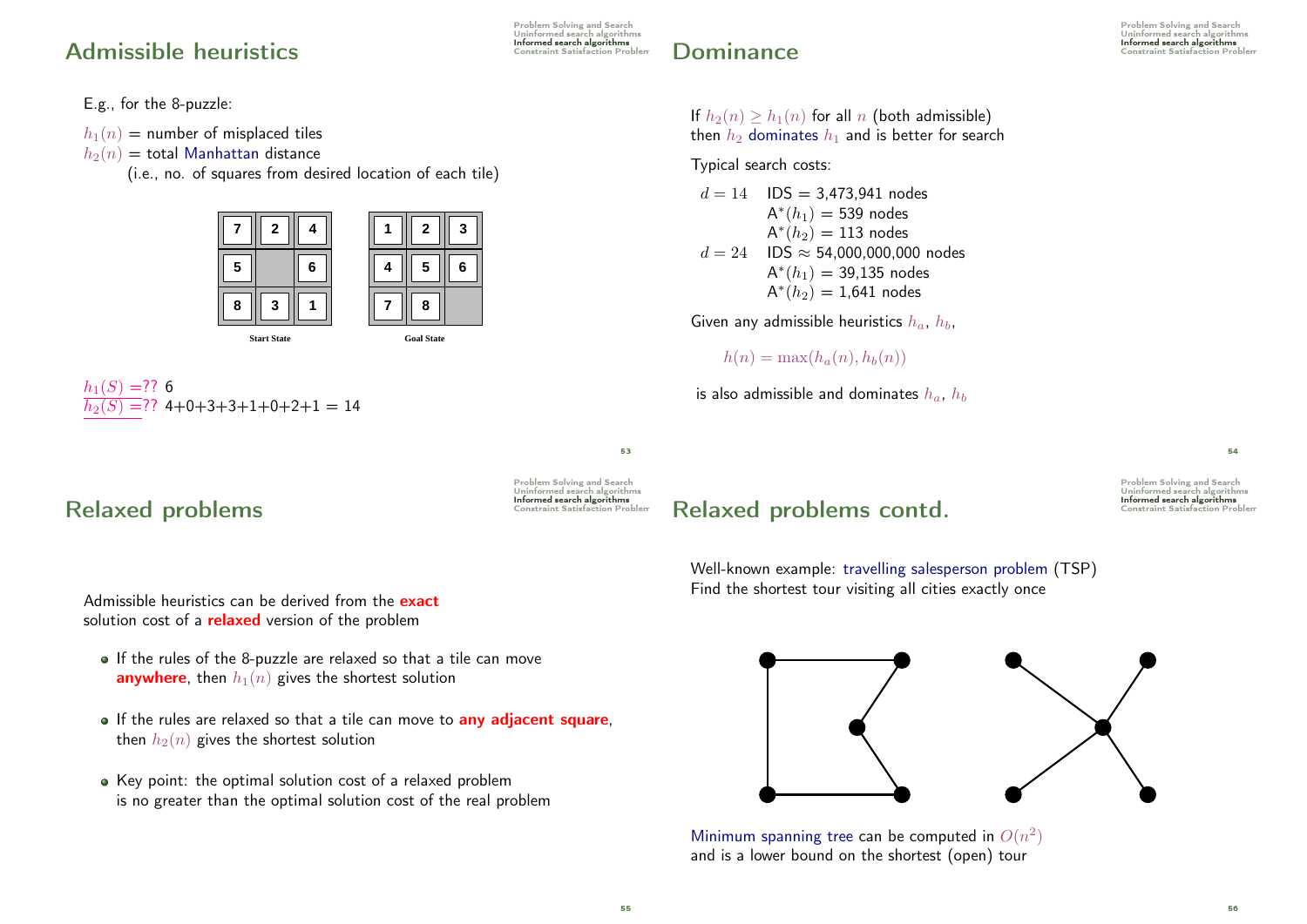# Memory-Bounded Heuristic Search Constraint Satisfaction Problem

Problem Solving and Search Uninformed search algorithms

# Iterative Deepening A<sup>∗</sup>

Problem Solving and Search Uninformed search algorithms Informed search algorithms<br>Constraint Satisfaction Problen

- Try to reduce memory needs
- Take advantage of heuristic to improve performance
	- Iterative-deepening A<sup>∗</sup> (IDA<sup>∗</sup> )
	- SMA<sup>∗</sup>
- Uniformed Iterative Deepening (repetition)
	- depth-first search where the max depth is iteratively increased
- IDA<sup>\*</sup>
	- $\bullet$  depth-first search, but only nodes with  $f$ -cost less than or equal to smallest f-cost of nodes expanded at last iteration
	- was the "best" search algorithm for many practical problems

57

**Properties of IDA**<sup>\*</sup> and the constraint Satisfaction Problem

Problem Solving and Search Uninformed search algorithms

# Informed search algorithms Simple Memory-Bounded A<sup>∗</sup> Constraint Satisfaction Problem

Problem Solving and Search Uninformed search algorithms

58

Use all available memory

- Follow A<sup>∗</sup> algorithm and fill memory with new expanded nodes
- **If new node does not fit** 
	- $\bullet$  remove stored node with worst f-value
	- $\bullet$  propagate  $f$ -value of removed node to parent
- SMA∗will regenerate a subtree only when it is needed the path through subtree is unknown, but cost is known

Complete?? Yes Time complexity?? Still exponential Space complexity?? linear Optimal?? Yes. Also optimal in the absence of monotonicity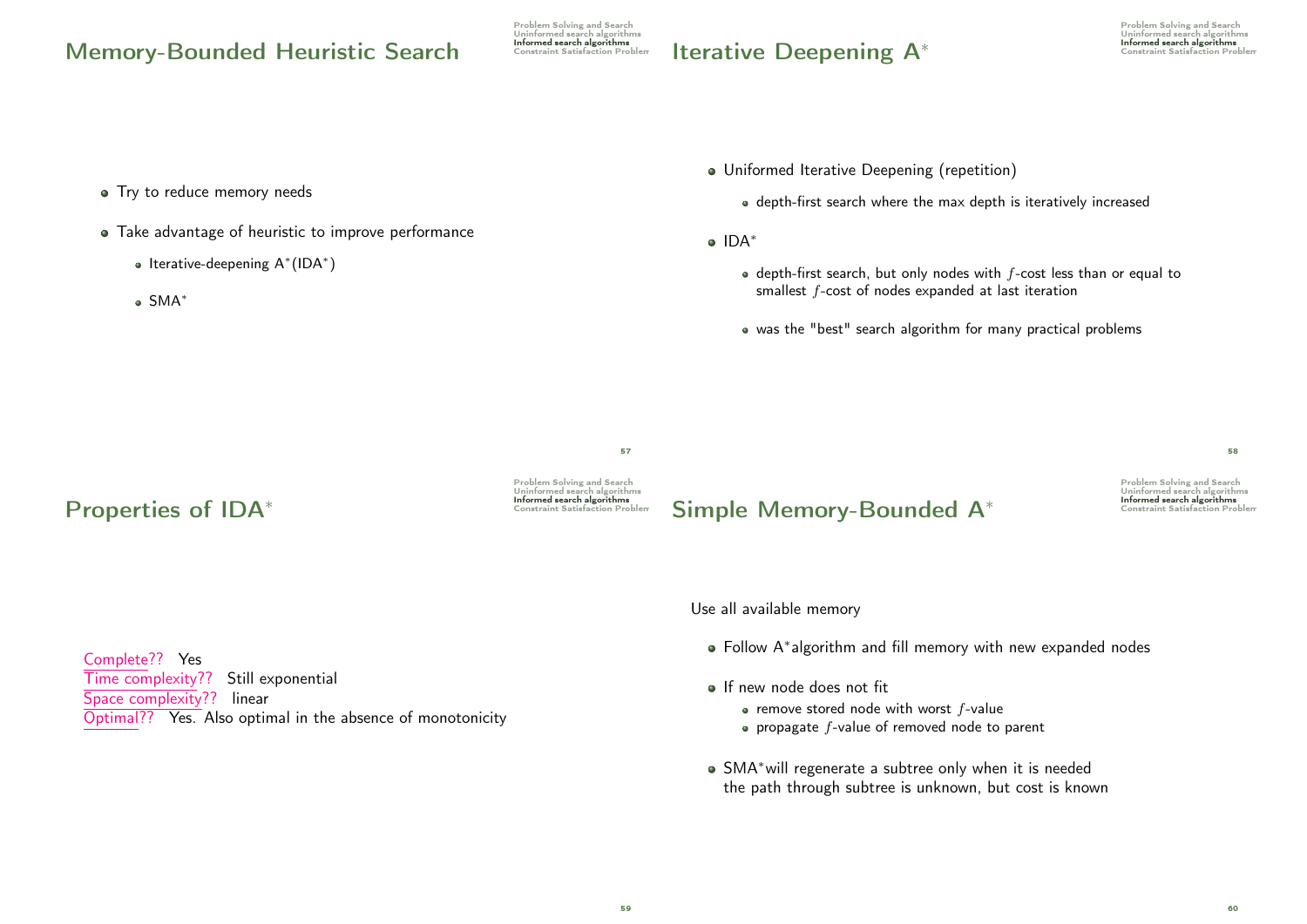# Propeties of SMA<sup>∗</sup> and algorithms constraint Satisfaction Problem

Problem Solving and Search Uninformed search algorithms<br>Informed search algorithms



Complete?? yes, if there is enough memory for the shortest solution path Time?? same as A<sup>∗</sup> if enough memory to store the tree Space?? use available memory Optimal?? yes, if enough memory to store the best solution path

In practice, often better than A<sup>∗</sup> and IDA<sup>∗</sup> trade-off between time and space requirements

- $\Diamond$  Hill-climbing
- $\diamond$  Simulated annealing
- $\diamondsuit$  Genetic algorithms (briefly)
- $\diamondsuit$  Local search in continuous spaces (very briefly)



Start with any complete tour, perform pairwise exchanges

Then state space  $=$  set of "complete" configurations; find optimal configuration, e.g., TSP or, find configuration satisfying constraints, e.g., timetable

In such cases, can use iterative improvement algorithms; keep a single "current" state, try to improve it

Constant space, suitable for online as well as offline search



Variants of this approach get within 1% of optimal very quickly with thousands of cities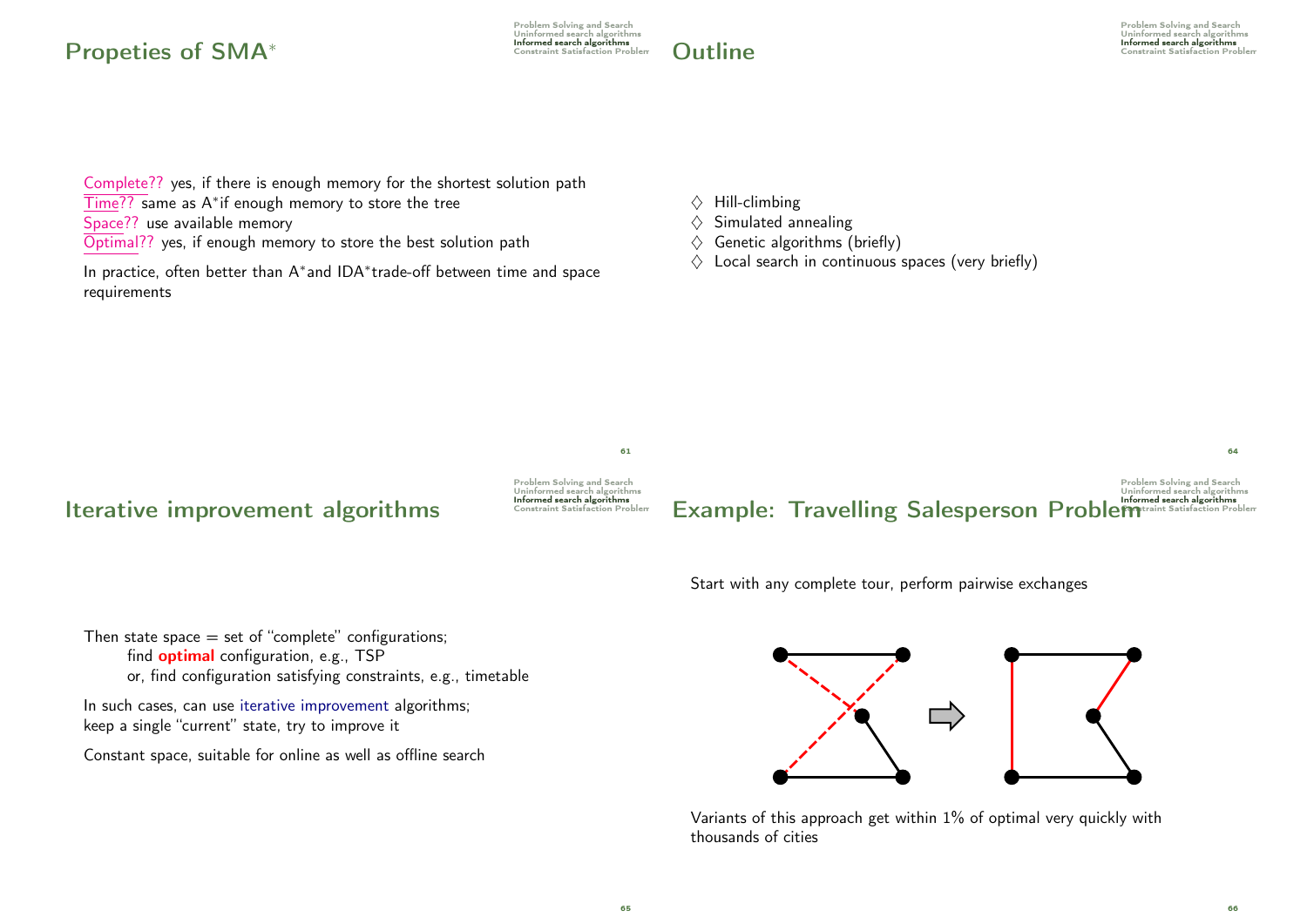# $$

Problem Solving and Search Uninformed search algorithms<br>Informed search algorithms

Problem Solving and Search Uninformed search algorithms  $Hill-climbing$  (or gradient ascent/descent)  $A<sub>shraint</sub> Satisfies  $Stishel$$ 

Put *n* queens on an  $n \times n$  board with no two queens on the same row, column, or diagonal Move a queen to reduce number of conflicts



Almost always solves  $n$ -queens problems almost instantaneously for very large *n*, e.g.,  $n = 1$ *million* 



68

Problem Solving and Search Uninformed search algorithms

## $$



• Current cost 17

• 8 possible successor

# Informed search algorithms Hill-climbing contd. Constraint Satisfaction Problem

Useful to consider state space landscape



Random-restart hill climbing overcomes local maxima—trivially complete Random sideways moves  $\odot$ escape from shoulders  $\odot$ loop on flat maxima

69

67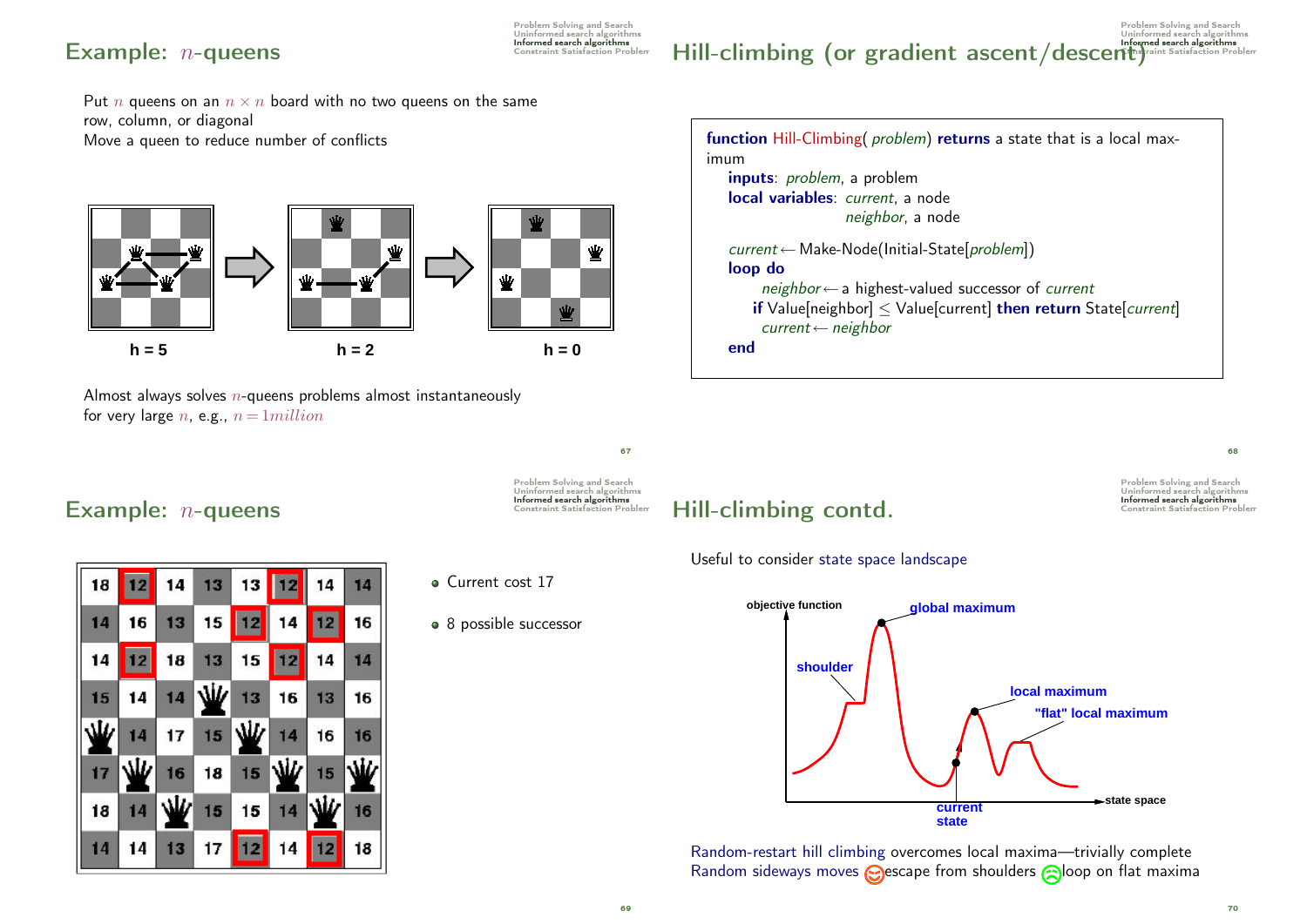# Simulated annealing Simulated States algorithms

Problem Solving and Search Uninformed search algorithms

# Properties of simulated annealing Constraint Satisfaction Problem

Problem Solving and Search Uninformed search algorithms

Idea: escape local maxima by allowing some "bad" moves but gradually decrease their size and frequency

function Simulated-Annealing(*problem, schedule*) returns a solution state inputs: problem, a problem schedule, a mapping from time to "temperature" local variables: current, a node next, a node T, temp. controlling prob. of downward steps current ← Make-Node(Initial-State[problem]) for  $t \leftarrow 1$  to  $\infty$  do  $T \leftarrow$  schedule[t] if  $T = 0$  then return current  $next \leftarrow$  a randomly selected successor of *current*  $\Delta E \leftarrow$  Value[next] – Value[current] if  $\Delta E > 0$  then current ← next else current ← next only with probability  $e^{\Delta E/T}$ 

Genetic algorithms

Problem Solving and Search Uninformed search algorithms

71

At fixed "temperature"  $T$ , state occupation probability reaches Boltzman distribution

 $p(x) = \alpha e^{\frac{E(x)}{kT}}$ 

 $T$  decreased slowly enough  $\Longrightarrow$  always reach best state  $x^*$ because  $e^{\frac{E(x^*)}{kT}}/e^{\frac{E(x)}{kT}}=e^{\frac{E(x^*)-E(x)}{kT}}\gg 1$  for small  $T$ Is this necessarily an interesting guarantee?? Devised by Metropolis et al., 1953, for physical process modelling Widely used in VLSI layout, airline scheduling, etc.

> Problem Solving and Search Uninformed search algorithm

72

GAs require states encoded as strings (GPs use programs) Crossover helps iff substrings are meaningful components



Genetic algorithms contd.

 $GAs \neq$  evolution: e.g., real genes encode replication machinery!

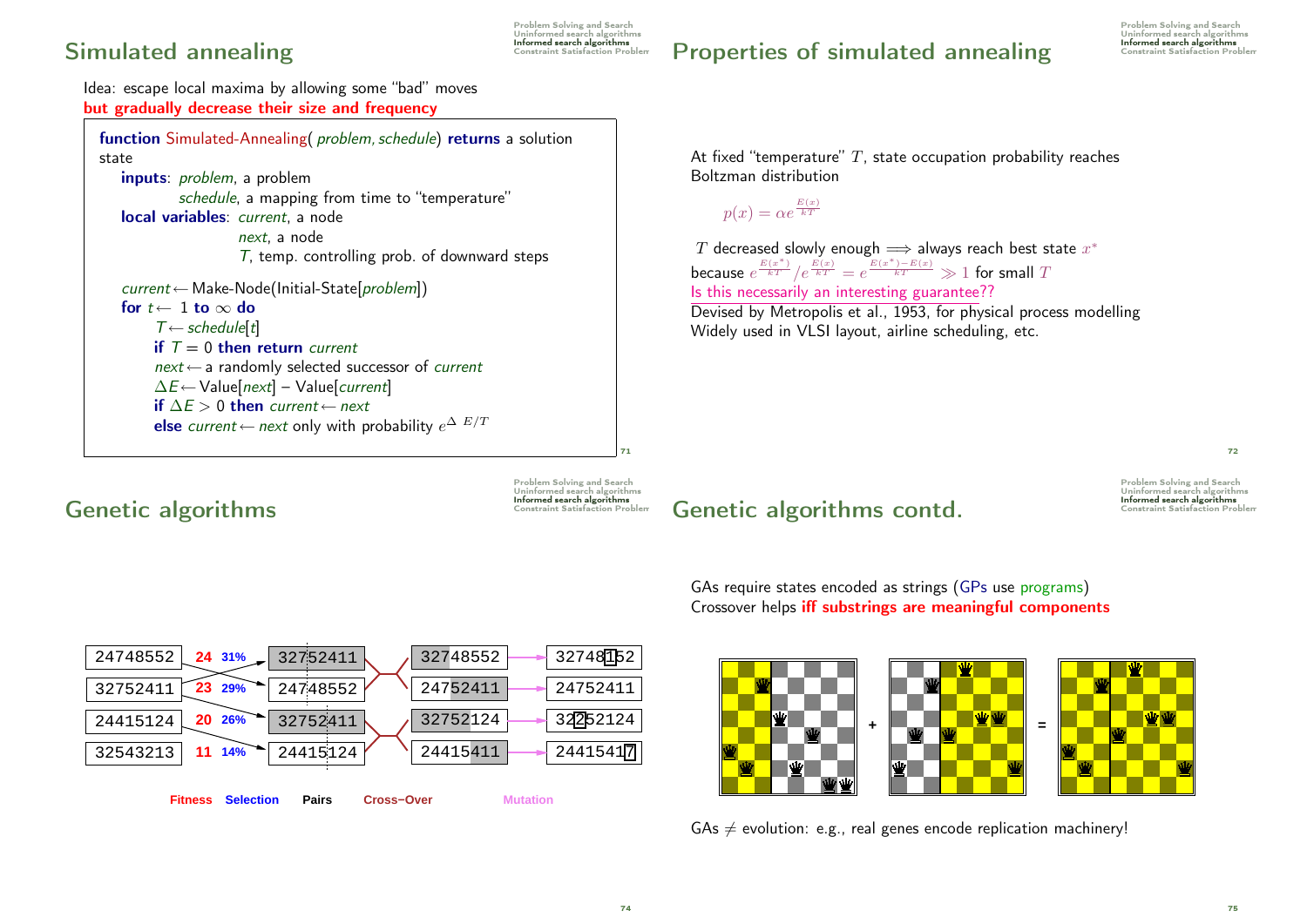## Informed search algorithms Continuous state spaces Constraint Satisfaction Problem

Problem Solving and Search Uninformed search algorithms



Suppose we want to site three airports in Romania:

- 6-D state space defined by  $(x_1, y_2)$ ,  $(x_2, y_2)$ ,  $(x_3, y_3)$
- objective function  $f(x_1, y_2, x_2, y_2, x_3, y_3) =$

sum of squared distances from each city to nearest airport Discretization methods turn continuous space into discrete space, e.g., empirical gradient considers  $\pm\delta$  change in each coordinate Gradient methods compute

 $\nabla f =$  ∂f  $\frac{\partial f}{\partial x_1}, \frac{\partial f}{\partial y_1}$  $\frac{\partial f}{\partial y_1}, \frac{\partial f}{\partial x_2}$  $\frac{\partial f}{\partial x_2}, \frac{\partial f}{\partial y_2}$  $\frac{\partial f}{\partial y_2}, \frac{\partial f}{\partial x_3}$  $\frac{\partial f}{\partial x_3}, \frac{\partial f}{\partial y_3}$  $\partial y_3$  $\setminus$ 

to increase/reduce f, e.g., by  $\mathbf{x} \leftarrow \mathbf{x} + \alpha \nabla f(\mathbf{x})$ Sometimes can solve for  $\nabla f(\mathbf{x}) = 0$  exactly (e.g., with one city). Newton–Raphson (1664, 1690) iterates  $\mathbf{x} \leftarrow \mathbf{x} - \mathbf{H}_f^{-1}(\mathbf{x}) \nabla f(\mathbf{x})$ to solve  $\nabla f(\mathbf{x})=0$ , where  $\mathbf{H}_{ij} \!=\! \partial^2 f / \partial x_i \partial x_j$ 

#### 1. Problem Solving and Search

- 
- Local search algorithms

4. Constraint Satisfaction Problem

76

Problem Solving and Search Uninformed search algorithms

# Constraint Satisfaction Problem (CSP) Constraint Satisfaction Problem

Standard search problem:

state is a "black box"—any old data structure that supports goal test, eval, successor

### CSP:

state is defined by variables  $X_i$  with values from domain  $D_i$ 

goal test is a set of constraints specifying allowable combinations of values for subsets of variables

Simple example of a formal representation language

Allows useful **general-purpose** algorithms with more power than standard search algorithms

# Standard search formulation Constraint Satisfaction Problem

Problem Solving and Search Uninformed search algorithm

77

States are defined by the values assigned so far

- $\Diamond$  Initial state: the empty assignment,  $\{ \}$
- $\Diamond$  Successor function: assign a value to an unassigned variable that does not conflict with current assignment.  $\implies$  fail if no legal assignments (not fixable!)
- $\Diamond$  Goal test: the current assignment is complete
- 1) This is the same for all CSPs!
- 2) Every solution appears at depth  $n$  with  $n$  variables  $\implies$  use depth-first search
- 3) Path is irrelevant, so can also use complete-state formulation
- 4)  $b = (n \ell)d$  at depth  $\ell$ , hence  $n!d^n$  leaves!!!!